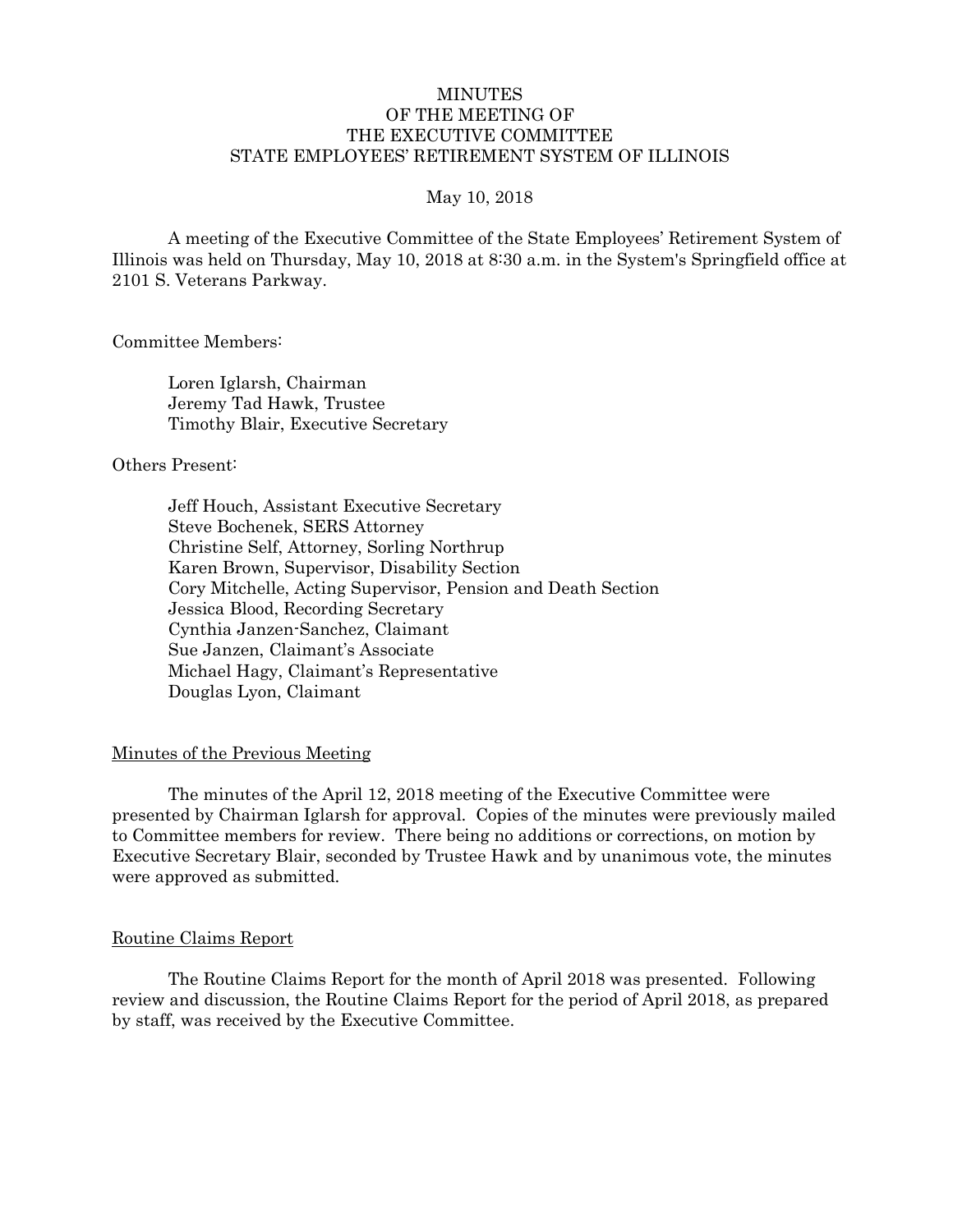# Old Business

# Marietta Shepard – Appeal for Survivor Benefit – Mbr. Ricky Shepard – Recommendation

Ricky Shepard retired effective January 1, 2003. He had a QILDRO on file and the alternate payee, Marietta Shepard, received a monthly benefit and the entire survivor contribution refund.

Marietta and Ricky remarried in 2014.

Mr. Shepard died on November 12, 2017. The survivor contribution refund was not repaid. A \$500.00 death benefit is due to his named beneficiary.

Marietta Shepard is requesting a survivor annuity.

At their April 2018 meeting, the Executive Committee referred Ms. Shepard's case to Attorney Bochenek for recommendation.

Attorney Bochenek presented recommendation No. 2018-5 to the Committee to deny Ms. Shepard's appeal to receive a survivor annuity. Following a review of the recommendation and some discussion, a motion was made by Executive Secretary Blair to accept recommendation No. 2018-5. The motion was seconded by Trustee Hawk and all were in favor.

#### Cynthia Janzen-Sanchez –Re-appeal to Receive Survivor Annuity

Salomon Sanchez Jr. retired effective November 1, 2001. Mr. Sanchez did not have an eligible survivor and received a survivor contribution refund of \$4,231.24.

Mr. Sanchez was married on September 23, 2010. He did not repay the refund prior to his death on May 18, 2017. A \$500.00 death benefit is due to his named beneficiary.

Based on the documentation provided at the July 2017 meeting, the Executive Committee denied Ms. Janzen-Sanchez's request to receive a survivor annuity. Ms. Janzen-Sanchez requested to re-appeal her case at a personal hearing at the May 2018 meeting of the Committee. Ms. Janzen-Sanchez appeared at the May 2018 meeting of the Committee along with her representative Michael Hagy.

After reviewing new information presented by Ms. Janzen-Sanchez and pending the receipt of further documentation, the Committee agreed to refer her case to Attorney Bochenek for recommendation.

# New Business

Douglas Lyon – Appeal to Rescind Level Income Option – Personal Hearing – 9:30a.m. Springfield

Douglas Lyon retired effective October 1, 2017. He chose the level income option which increases his pension by \$571.70 per month.

Mr. Lyon is requesting to revoke the level income option.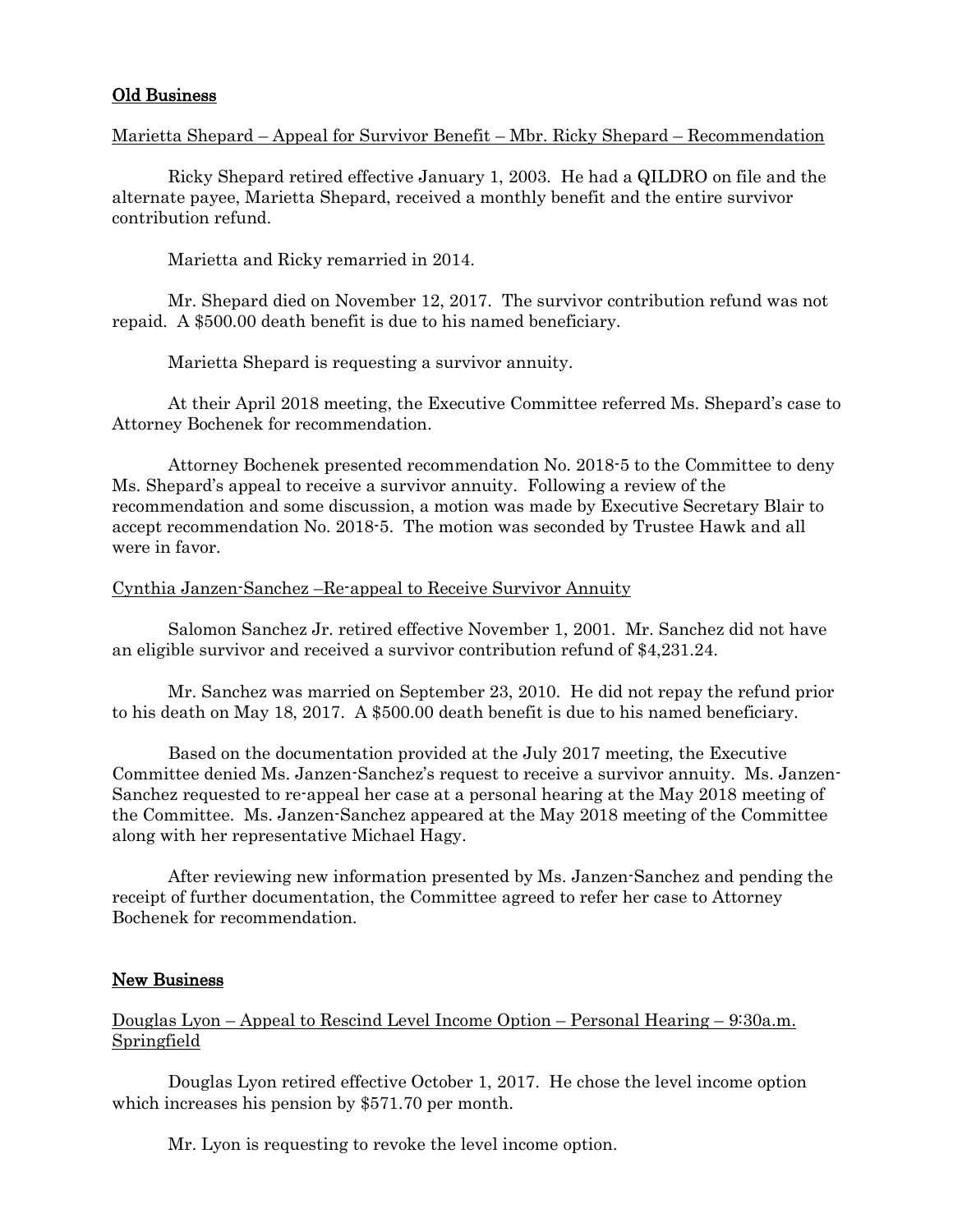After discussing the facts of the case, a motion was made by Trustee Hawk to approve Mr. Lyon's request to revoke the level income option from his pension contingent on his repayment of the overpayment caused by the difference in pension amounts. The motion was seconded by Executive Secretary Blair and all were in favor.

# Michael Wiant – Request to Rescind Social Security Offset Removal

Michael Wiant retired January 1, 2018 and chose the Social Security Offset Removal. This reduces his pension by 3.825% so an eligible survivor would not have an offset for Social Security.

Mr. Wiant was married on January 1, 2018. Due to a QILDRO on file, he was not allowed to waive the survivor contribution refund. Currently, a survivor benefit would not be payable.

Mr. Wiant is requesting to revoke the Social Security Offset Removal option from his pension benefit. After reviewing amounts with Social Security, any survivor benefit that may be payable in the future to his spouse would be offset by \$58.00 per month; whereas the reduction to his pension is \$191.62 per month.

After reviewing the facts of the case and some discussion, a motion was made by Chairman Iglarsh to approve Mr. Wiant's request to rescind the Social Security Offset Removal from his pension. The motion was seconded by Executive Secretary Blair and all were in favor.

# Alex Jordan – Appeal for FAC Recalculation

Alex Jordan retired on January 1, 2018. Prior to his retirement, he came into the SERS office on two different occasions and was provided pension estimates.

While processing his pension, a staff member noticed unusually high amounts of wages in June of each year for several years. The employing agency was contacted to determine the reason for the high wages. The employee had accrued comp time and was cashing it in at the end of every fiscal year.

A breakdown of wages earned for each month of comp time was provided to SERS. These wages were placed in the months earned to determine a revised Final Average Compensation of \$9,820.93.

Mr. Jordan is requesting his pension be based on an FAC of \$10,155.86.

After discussing the facts of the case, a motion was made by Chairman Iglarsh to deny Mr. Jordan's request for a recalculation of his FAC. The motion was seconded by Executive Secretary Blair and all were in favor.

# Robert Story – Appeal to Purchase Service Credit after Separation

Robert Story Jr. retired effective February 1, 2018. He met the Rule of 85 with reciprocal service. Mr. Story had 296.25 months of alternative formula service and was 52 years and 3 months old.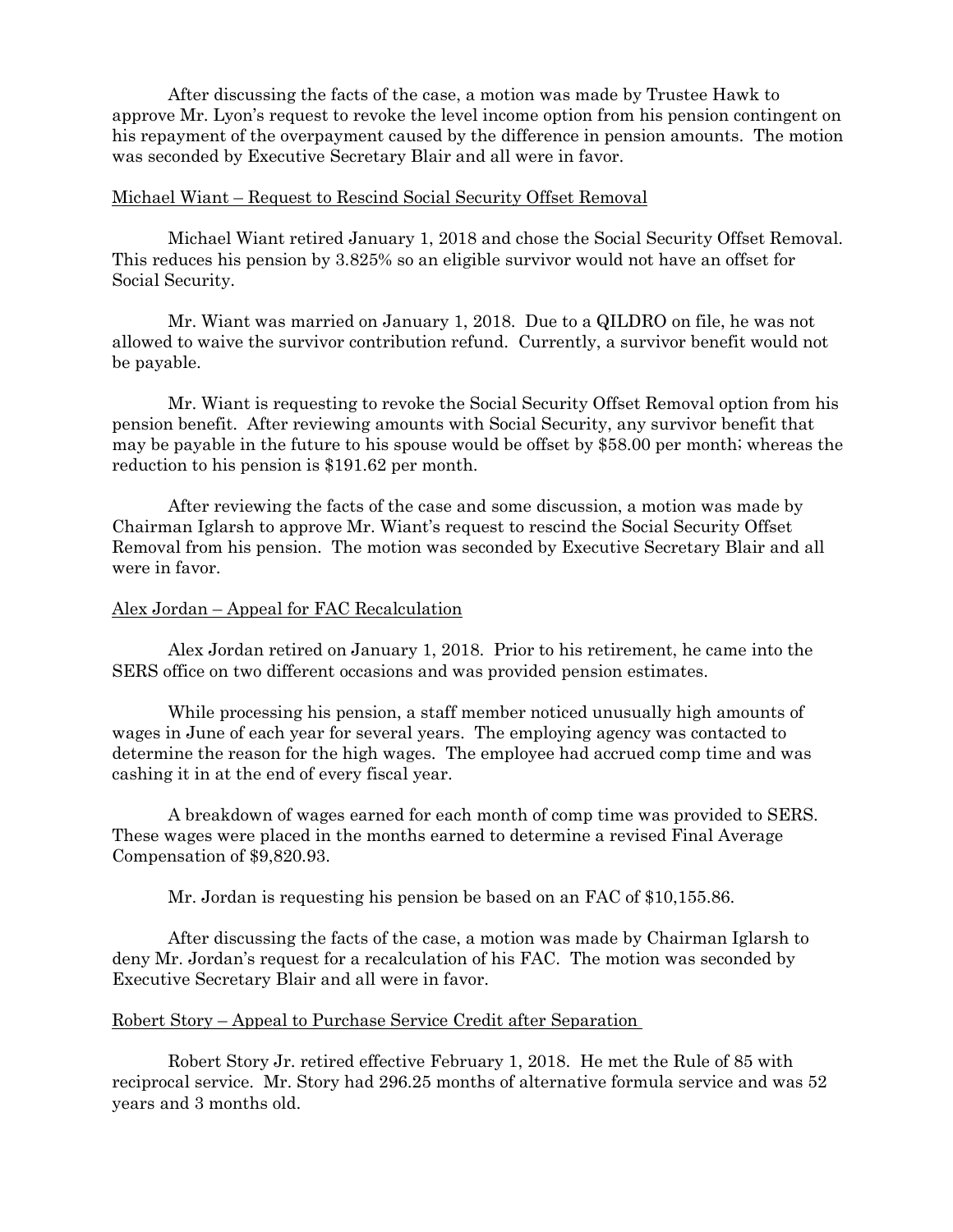Mr. Story needs an additional 3.75 months of alternative formula service to be eligible for his pension annuity to be calculated using 3% and rate of pay.

Mr. Story is requesting to purchase an additional 4 months of service credit to meet the alternative formula eligibility.

After reviewing the facts of the case and some discussion, a motion was made by Chairman Iglarsh to approve Mr. Story's appeal to purchase service credit after separation contingent on him purchasing the service credit within 60 days. The motion was seconded by Trustee Hawk and all were in favor.

#### Cornell Hudson – Appeal to Retire Reciprocally

Cornell Hudson separated from state service on September 30, 2017. On January 2, 2018, he was mailed a letter regarding the required minimum distribution. Mr. Hudson claims he did not receive the letter.

Mr. Hudson emailed the SERS office on January 15, 2018 to begin the retirement process. A staff member replied to him about several options, but he did not respond.

A refund was issued on April 4, 2018 due to the required minimum distribution.

Mr. Hudson has returned the refund payment and is requesting to retire reciprocally.

After reviewing the facts of the case, a motion was made by Trustee Hawk to approve Mr. Hudson's request to retire reciprocally. The motion was seconded by Chairman Iglarsh and all were in favor.

#### Tricia Harris – Occupational Disability – 12 Month Waiver

Tricia Harris worked as a Security Therapy Aide I for the Illinois State Department of Human Services, Elgin Mental Health Center. She last worked on November 29, 2005, the date that she was attacked by a patient at work. She was placed on extended benefits from December 6, 2005 through December 5, 2006. She began a service connected leave of absence on December 6, 2006 through November 30, 2009 and received Occupational benefits from SERS until she was terminated by Risk Management on November 30, 2009.

Ms. Harris never returned to work, nor did she ever apply for the SERS Temporary Disability benefit. She received a Life Award on March 23, 2012 with an effective date of August 20, 2009. This award would be offset if her disability is approved. Mr. Harris was made aware that she was eligible to apply for SERS Occupational Disability benefits in 2015, but never completed the application process.

Ms. Harris currently suffers from multiple medical issues due to her attack at work. She is currently applying for SERS retroactive Occupational benefits beginning December 1, 2009. If approved, Ms. Harris may be eligible for benefits through April 30, 2035.

Ms. Harris' request was denied in accordance with Chapter 40 of Illinois Pension Code 5/14-124(5). She is requesting the Executive Committee waive the 12-month filing limitation.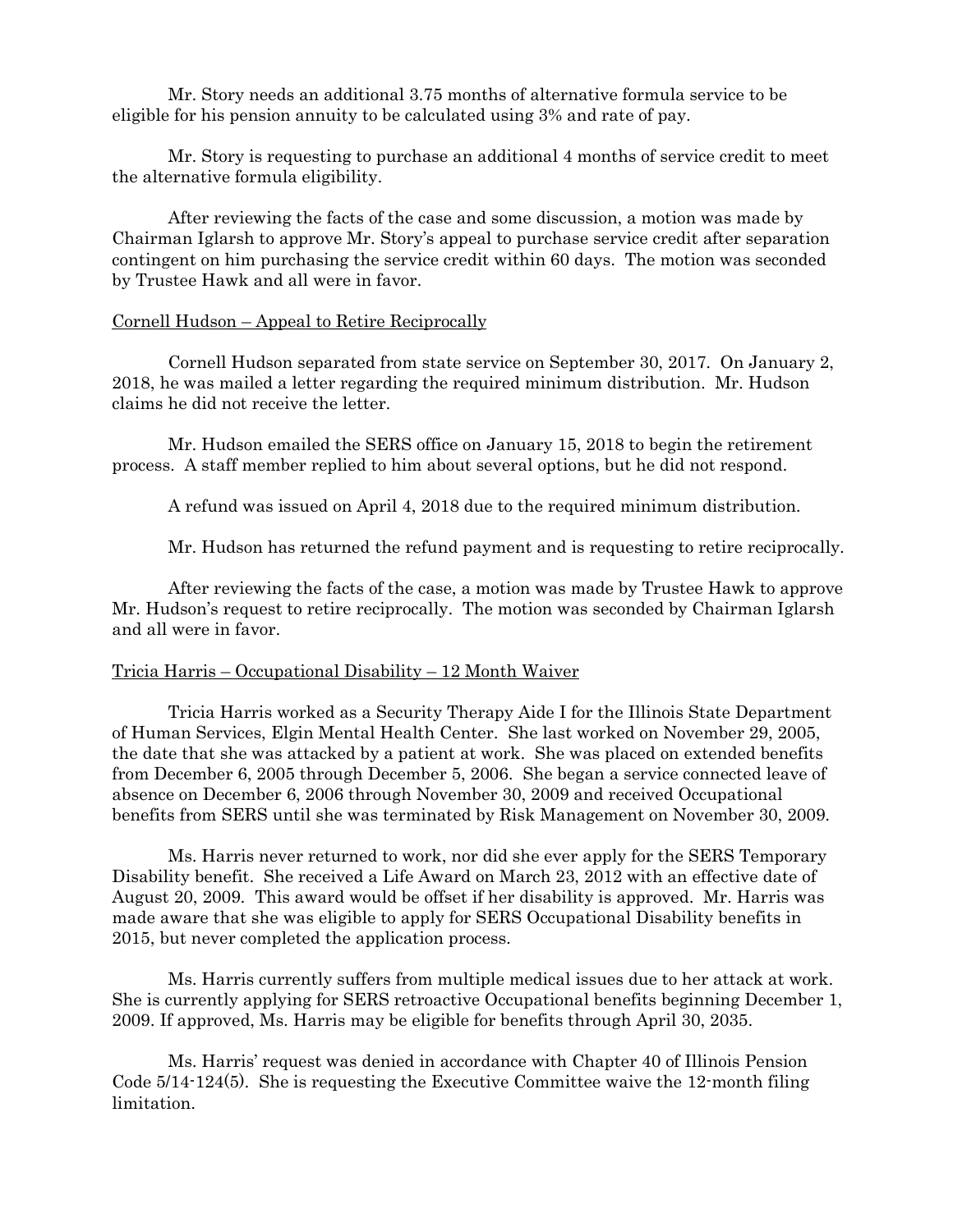After reviewing the facts of the case, a motion was made by Trustee Hawk to approve Ms. Harris' request to waive the 12-month filing limitation. The motion was seconded by Chairman Iglarsh and all were in favor.

# Miriam Furlong – Non-Occupational Disability – 90 Day Waiver

Miriam Furlong is appealing the denial of disability benefits based on the 90-day filing rule. Ms. Furlong was removed from payroll on April 24, 2017. Her 90 days expired on July 22, 2017. The notification was received by SERS on October 27, 2017. SERS sent the forms to Ms. Furlong on October 27, 2017. Ms. Furlong's medical documentation was also received October 27, 2017. She returned to work September 16, 2017 and her application was received March 23, 2018.

Ms. Furlong's claim was denied in accordance with Chapter 40 of Illinois Pension Code 5/14-124(1).

After discussing the facts of the case, a motion was made by Chairman Iglarsh to approve Ms. Furlong's request to waive the 90-day filing limitation. The motion was seconded by Trustee Hawk and all were in favor.

#### Lisa Westbrooks – Appeal SSA Overpayment

Lisa Westbrooks was approved for a Non-Occupational Disability benefit from SERS effective August 26, 2013.

Ms. Westbrooks was approved for a retroactive Social Security disability benefit effective January 1, 2016. The retroactive benefit created an overpayment to SERS totaling \$24,116.00 from January 1, 2016 through February 28, 2018.

SERS sent Ms. Westbrooks a notification letter on April 4, 2018 that explains the calculation of the overpayment and what was due SERS.

As stated in the SERS Board Policy, the Overpayment Section is to deduct half the gross of any benefit being paid toward an overpayment owed to SERS. The overpayment due is in accordance with 5/14-125 ILCS of the Pension Code.

Ms. Westbrooks' current monthly gross disability payment is \$1,926.97. Monthly deductions of \$178.40 federal tax, \$232.00 state health insurance, \$17.00 state dental insurance and \$73.21 state life insurance reduces the net pay to \$1,426.36. There have been no deductions from her disability annuity for repayment toward the overpayment due to her appeal. Based on SERS Board Policy, Benefit Support is instructed to deduct half the gross of Ms. Westbrook's annuity which would be \$963.50. This would reduce her monthly net pay to \$462.86 and the overpayment would be repaid in 25 months.

Ms. Westbrooks' half time ceases November 30, 2019 and she is eligible to retire August 1, 2025.

Ms. Westbrooks is appealing to the Committee to forgive the total amount she owes for the overpayment.

After reviewing the facts of the case and some discussion, a motion was made by Executive Secretary Blair to deny Ms. Westbrooks' appeal to forgive her SSA overpayment,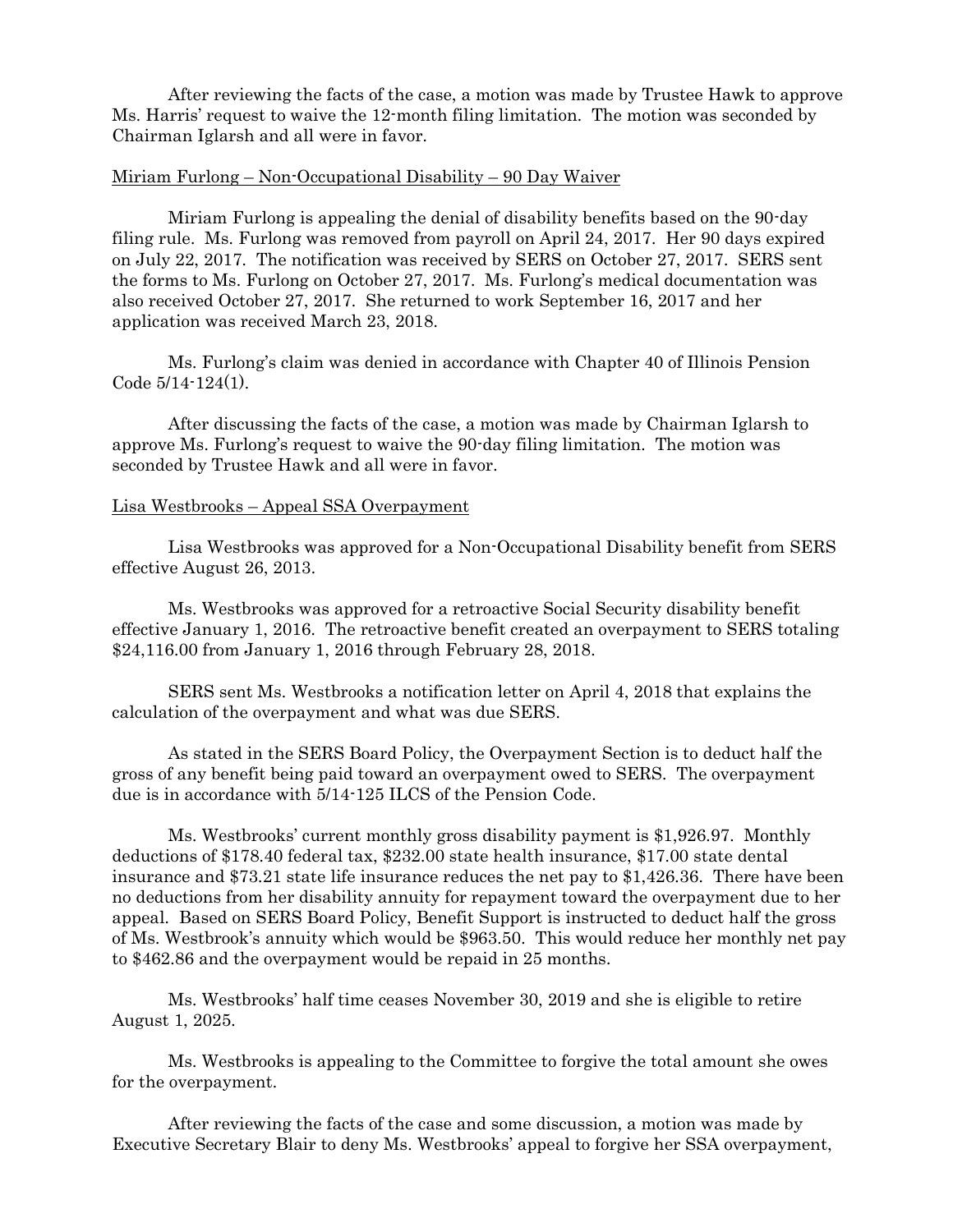but rather to propose a \$500.00 per month repayment amount. The motion was seconded by Chairman Iglarsh and all were in favor.

# Dennis Maroon – Appeal to Reduce Monthly Overpayment Repayment Amount

Dennis Maroon was approved for Occupational Disability benefits from SERS effective October 1, 2010.

Mr. Maroon's benefit was higher due to the credit for attorney fees which should have ceased October 1, 2017, reducing his monthly benefit. The credit did not cease until February 1, 2018 when it was discovered. Mr. Maroon was overpaid \$2,270.84 for the period of October 1, 2017 through January 31, 2018.

SERS sent Mr. Maroon a notification letter on March 27, 2018 that explains the calculation of the overpayment and what was due SERS.

As stated in the SERS Board Policy, the Overpayment Section is to deduct half the gross of any benefit being paid toward an overpayment owed to SERS. The overpayment due is in accordance with 5/14-125 ILCS of the Pension Code.

Mr. Maroon's current monthly gross disability payment is \$900.65. Monthly deductions of \$282.00 state health insurance, \$19.50 state dental insurance and \$27.15 state life insurance reduces the net pay to \$572.00. Half of the monthly gross pension would be \$450.00 per month, reducing the net pay to \$122.00 per month. SERS is not currently deducting the \$450.00 due to Mr. Maroon's appeal.

Mr. Maroon is eligible to retire November 1, 2023.

Mr. Maroon is appealing to reduce the monthly repayment amount from \$450.00 to \$200.00. Deducting \$450.00 per month will repay the overpayment in 5 months. Deducting \$200.00 per month will repay the overpayment in 12 months.

After discussing the facts of the case, a motion was made by Chairman Iglarsh to approve Mr. Maroon's request to reduce his monthly overpayment repayment amount. The motion was seconded by Trustee Hawk and all were in favor.

# Policy Discussion – Occupational Disability Cost of Living Increase with Break in Disability

Karen Brown presented to the Committee to discuss whether Occupational Disability recipients should keep their previous monthly increases when there has been a break in receiving benefits due to gainful employment.

After some discussion, a motion was made by Executive Secretary Blair to adopt the policy that if a member has a break in SERS Occupational Disability benefits due to gainful employment but continuously received TTD, the member is entitled to the previous monthly increases. The motion was seconded by Chairman Iglarsh and all were in favor.

There being no further business to be brought before the Committee, the meeting was adjourned at 10:35a.m.